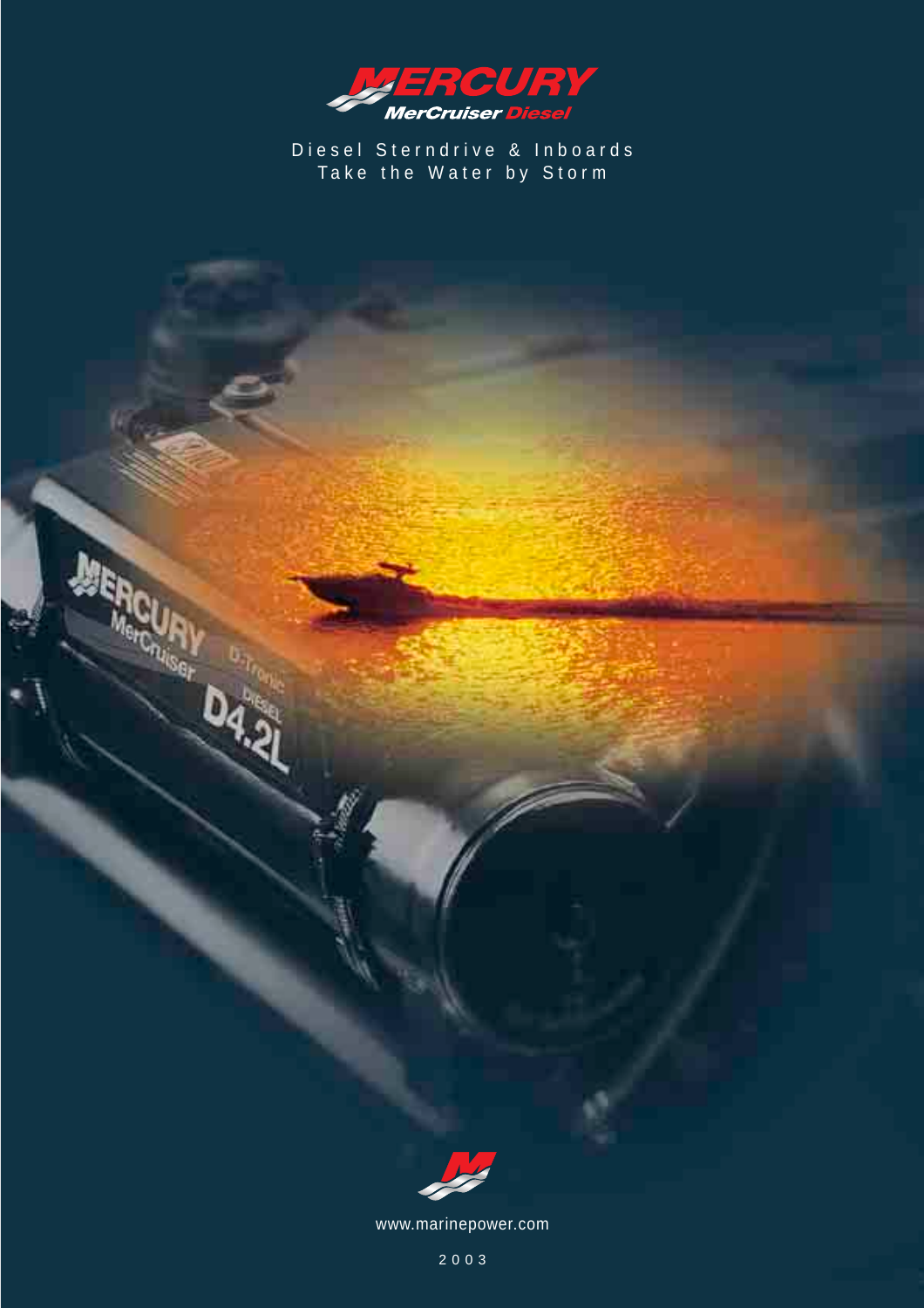## Whole New Way Of Boating Faster Than Anything In Its Class

#### *ALPHA D1.7L DTI*

Until now, think sportsboat and you would probably think petrol engine. Well think again. Here is a compact, lightweight diesel sterndrive that can outperform many a petrol unit yet turn out minimal noise, smoke and vibration and be utterly miserly on fuel.

The European-built Mercury MerCruiser D1.7L is mechanically direct injected, turbocharged, aftercooled and includes a wastegate, all to maximise performance.

With bags of low-end torque there is stunning acceleration and precise throttle response. This diesel is the most fuel-efficient engine in its class. Sophisticated technology and advanced materials make it 30% lighter than other engines of this power. It is extraordinarily quiet. And it is virtually smoke-free, meeting all current emissions requirements.

Corrosion-fighting features include closed cooling, the use of a special low copper alloy in all aluminium components and an exclusive painting process. There is unsurpassed durability and reliability. This is state-of-the-art boating.

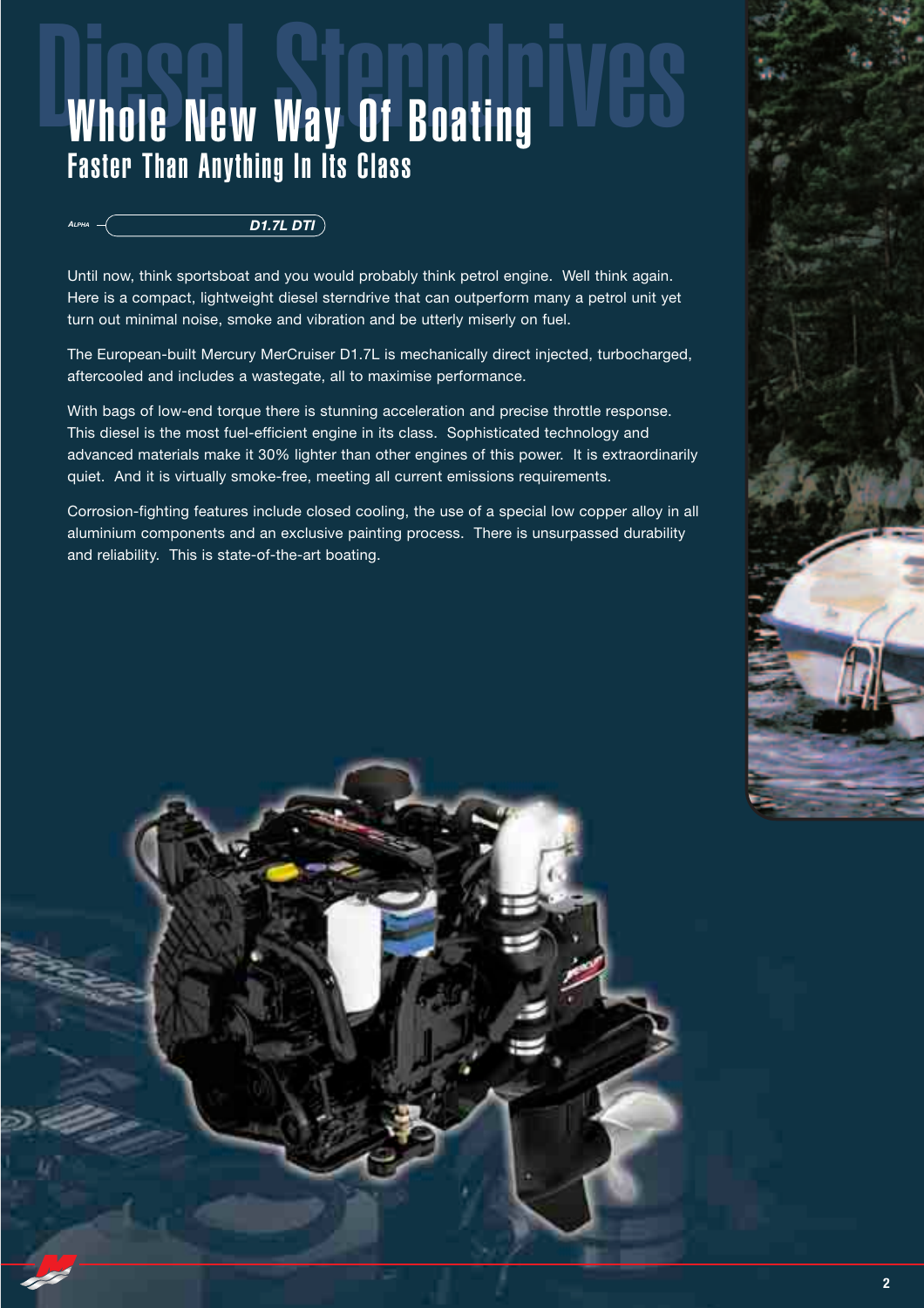

- *Mechanical direct injection*
- *Turbocharger, aftercooler and wastegate for high power output*
- *Outstanding fuel economy and range*
- *Meets all current emissions requirements*
- *Alpha One is the world's biggest-selling drive*
- *Ideal choice for twin installations*

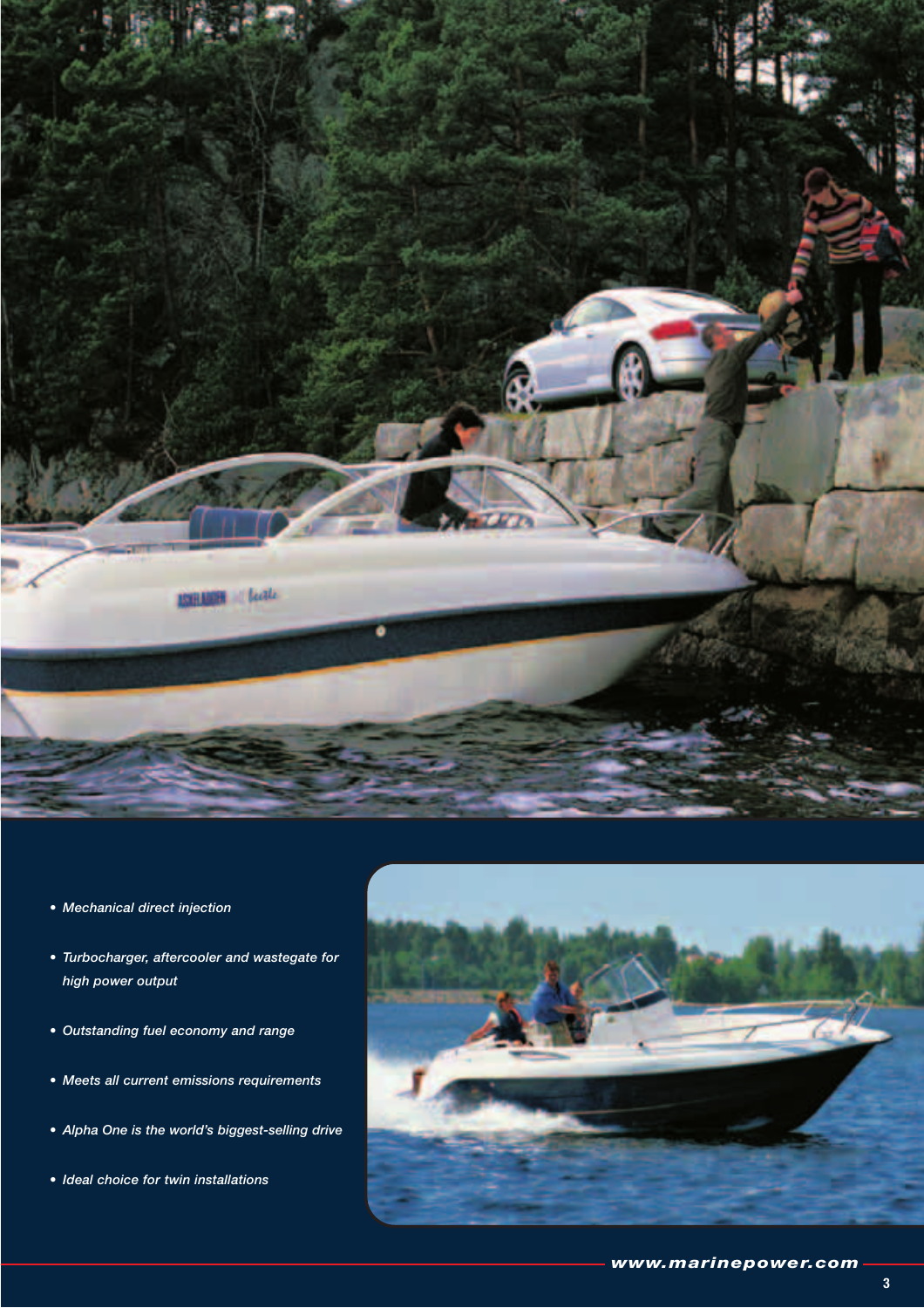



- *Turbocharged and aftercooled for high power output*
- *Direct or indirect fuel injection systems on six-cylinder models*
- *All available with choice of Bravo One X, Bravo Two X or Bravo Three X drives, designed specifically for diesels*
- *Exclusive XK-360 aluminium alloy provides best-in-industry corrosion protection*
- *Bodensee Stage 2 and Swiss Lakes SAV1 emissions approved*
- *All backed by the extensive Mercury MerCruiser international service network*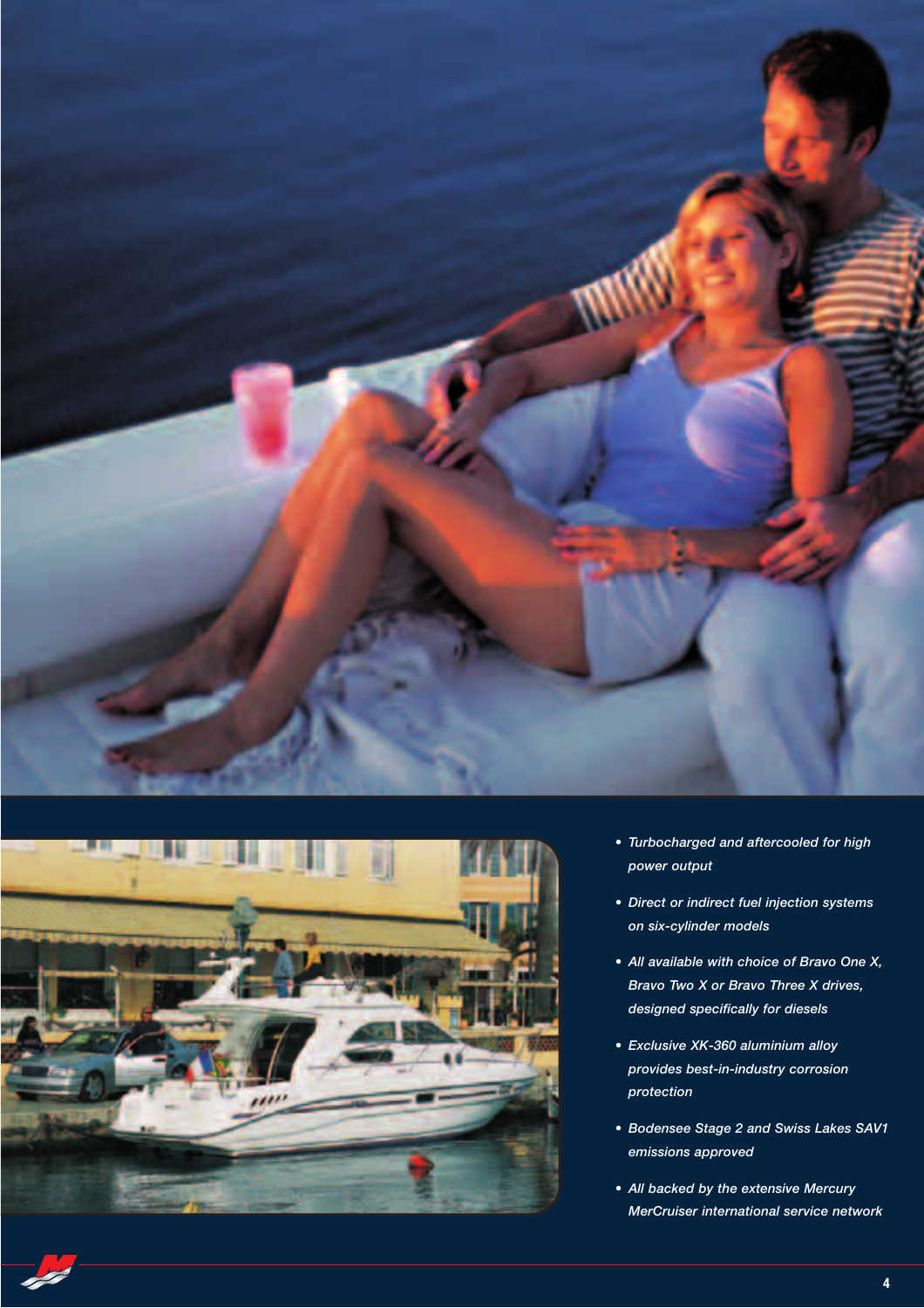

## **Leading By Example** The Most Advanced Diesels Yet

| <b>BRAVO</b><br><b>BRAVO</b><br><b>BRAVO</b><br>Two X<br>THREE X<br><b>ONE X</b> | <b>D2.8L D-TRONIC</b>  |
|----------------------------------------------------------------------------------|------------------------|
| <b>BRAVO</b><br><b>BRAVO</b><br><b>BRAVO</b><br>Two X<br>THREE X<br><b>ONE X</b> | D4.2L                  |
| <b>BRAVO</b><br><b>BRAVO</b><br><b>BRAVO</b><br>Two X<br>THREE X<br><b>ONE X</b> | <b>D4.2L D-TRONIC</b>  |
| <b>BRAVO</b><br><b>BRAVO</b><br><b>BRAVO</b><br>THREE X<br>Two X<br><b>ONE X</b> | D <sub>4.2</sub> L 300 |

The highly sophisticated D-Tronics, Mercury MerCruiser's electronic direct injection diesels with aftercooled turbocharging, bring you the best of all propulsion worlds.

The D-Tronics provide the low smoke, low noise and low vibration benefits associated with indirect injection, yet with all the extra performance features of direct injection. You are assured of really low emissions and optimum efficiency.

This is the technology for the ultimate in high performance cruising, provided by the most advanced diesel sterndrives to date. D-Tronic power options are 165HP and 250HP crankshaft, produced by 2.8 and 4.2 litre diesel engines respectively. Coupled to any of the market-leading MerCruiser Diesel Bravo X drives, they will lift your boating pleasure to new and higher planes.

MerCruiser's high-revving indirect injection option, at 4.2 litres, is a long-established performance engine with big power, low fuel consumption and impressive record of durable, reliable, efficient and clean operation. It is also the only engine of its class to be BSO 2 approved for dual installations on Bodensee lake. This is pleasure boating at its best.

**5**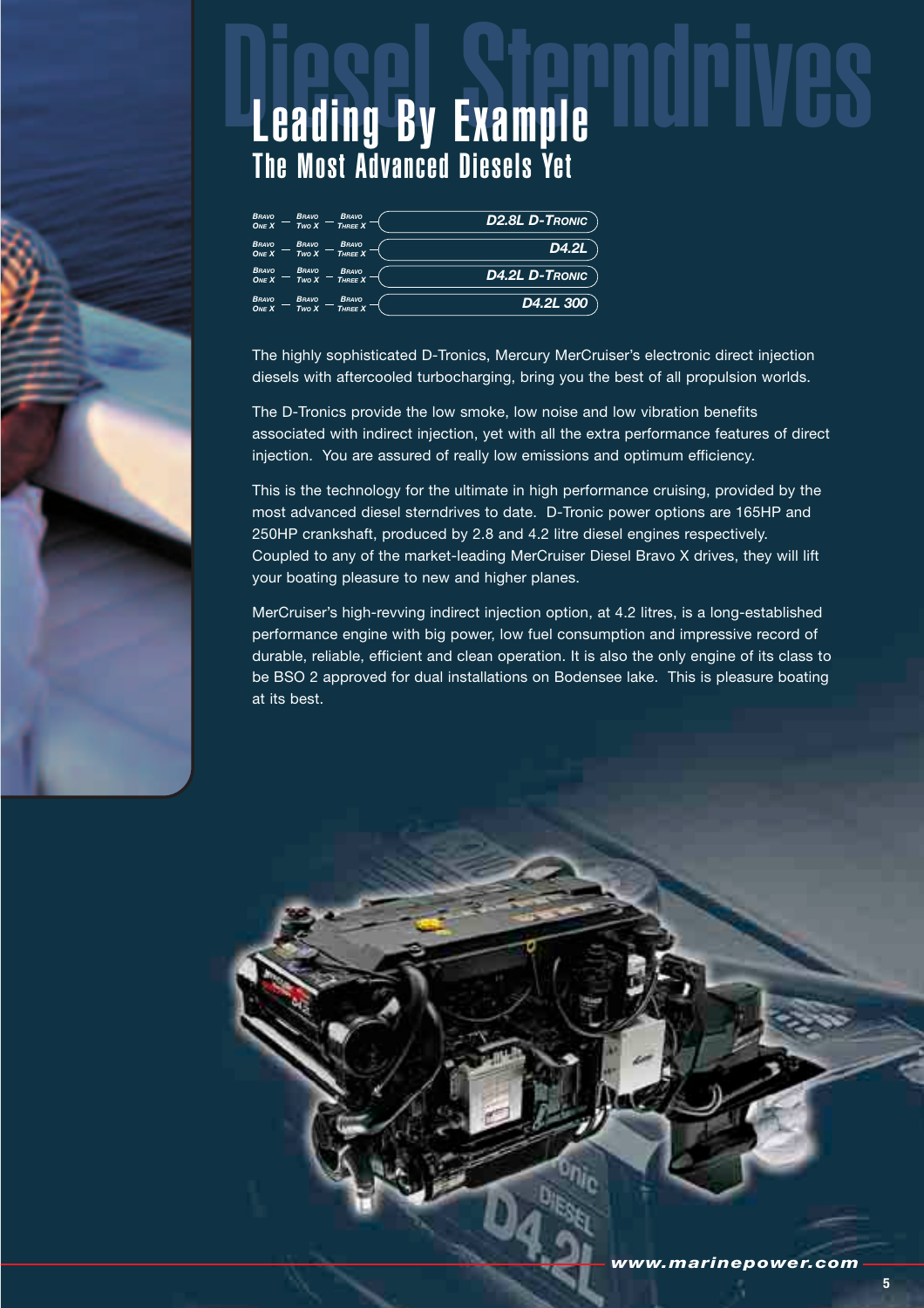## Diesel Inboards MerCruiser Diesel Inboards Dependable Efficient & Clean

| <b>HURTH</b> | D2.8L D-TRONIC | <b>HURTH</b> | <b>D4.2L D-TRONIC</b>  |
|--------------|----------------|--------------|------------------------|
| <b>HURTH</b> | D4.2L          | <b>HURTH</b> | D <sub>4.2</sub> L 300 |

MerCruiser's turbocharged and aftercooled in-line-four, in-line-six and diesels are setting new standards for dependable, efficient, emissions-approved power.

These quiet, clean, high-performing engines make ideal inboards, geared up to stay the distance, whether at work or play.

You have a choice of horsepower and further choice of fuel injection systems.

There's the electronically direct-injected four-cylinder 165HP D2.8L D-Tronic, or move up in power to the six-cylinder 220HP D4.2L indirect injection or 250HP D4.2L D-Tronic electronic direct injection diesels. At the top of the power range, the 290HP D4.2L 300 has an electronic direct-injection system.

All are fitted with industry-leading Hurth transmissions. Coupled to MerCruiser performance technology, this is the power combination to get you there and back in safety, comfort and style. It's the technology for maximum power at minimum weight.

And these MerCruiser diesels meet the most stringent Bodensee and Swiss Lakes emissions approvals, without modification in any way.

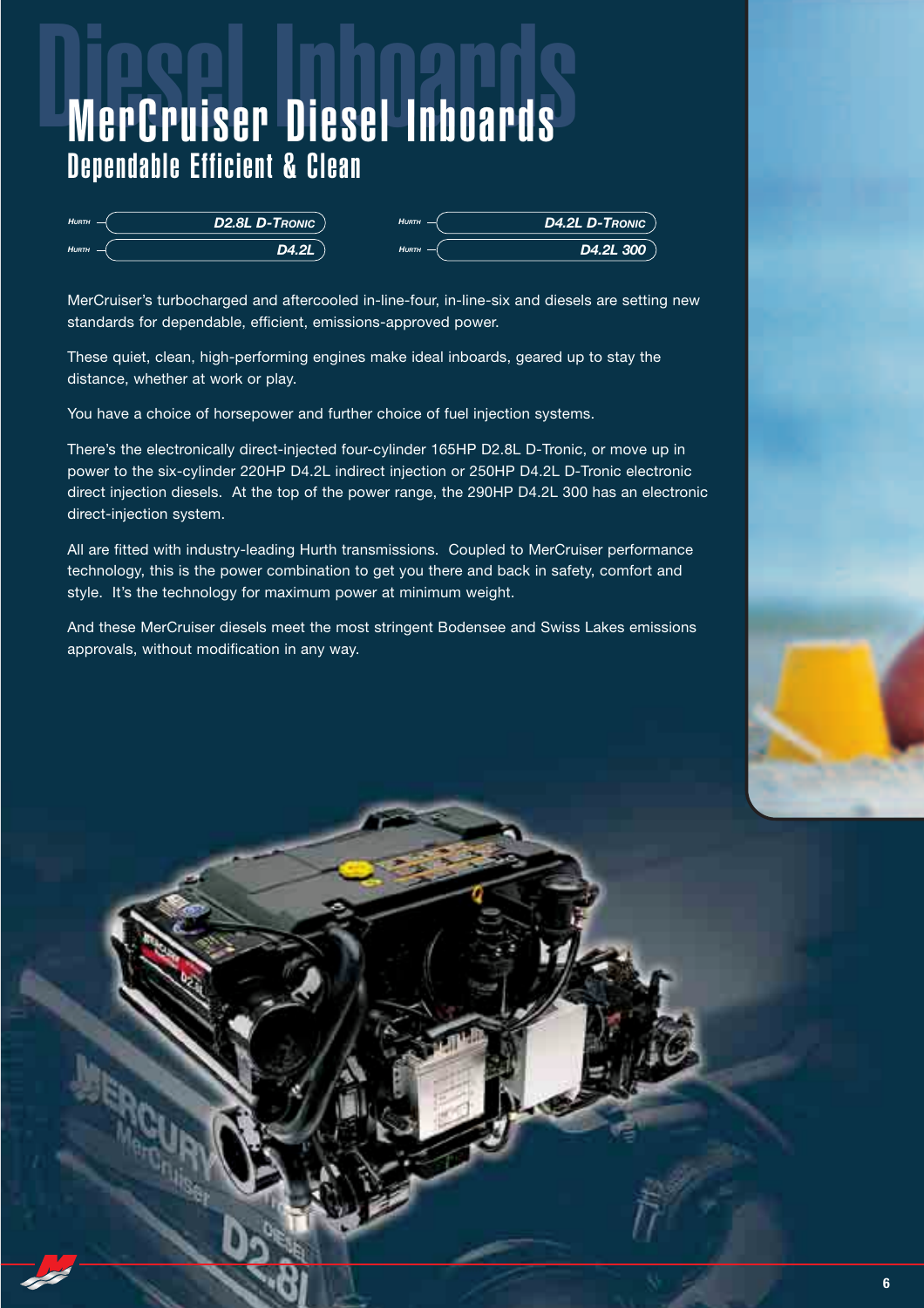

- *Turbocharged and aftercooled*
- *Powerful, smooth-running*
- *Big 65-amp alternator for full charging*
- *Choice of fuel injection systems*
- *Host of extras as standard*
- *Industry-leading Hurth transmissions*

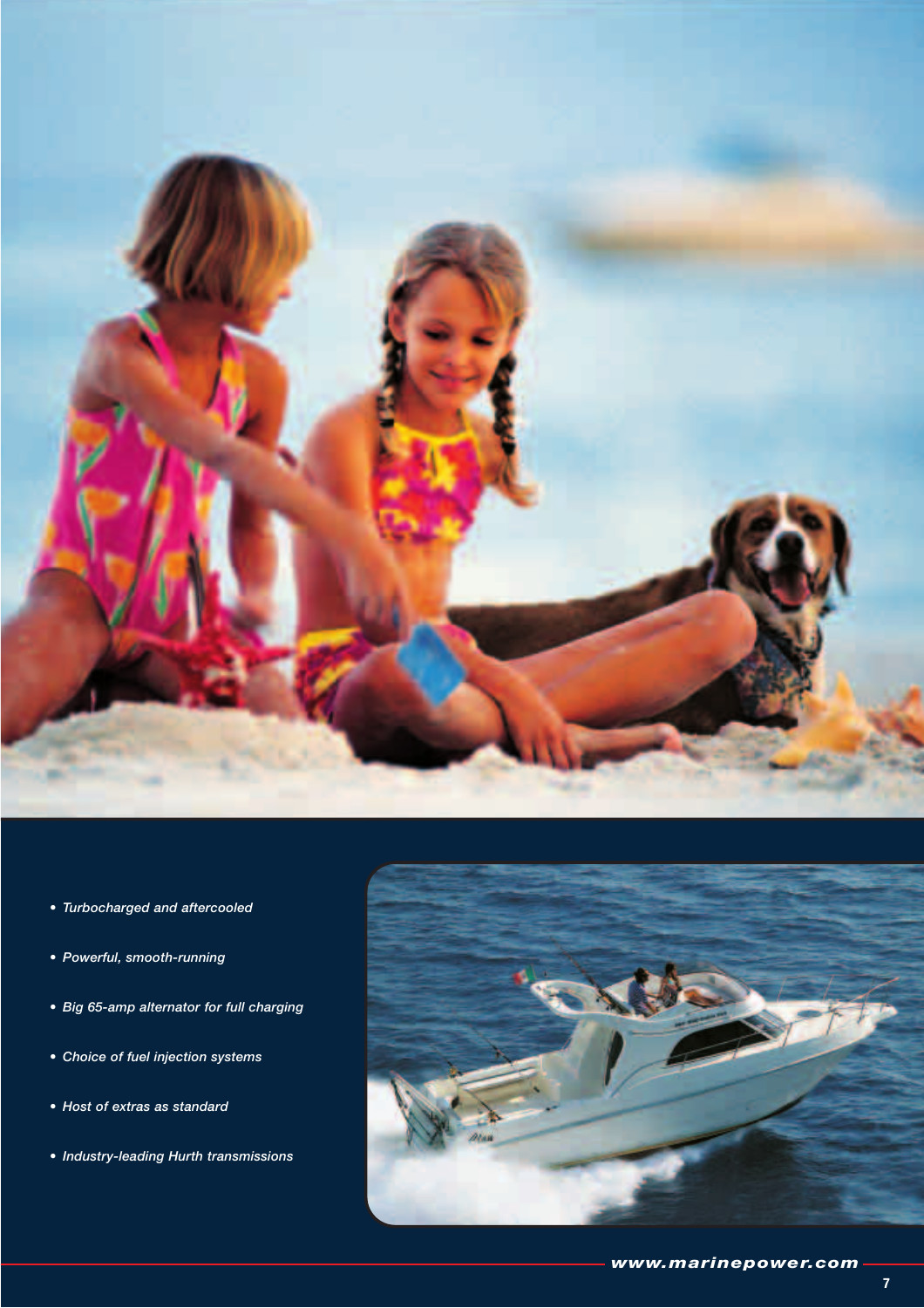



- *Turbocharged and aftercooled for quick response and superior performance*
- *Big torque throughout the operating range*
- *Clean running and fuel efficient*
- *Sterndrive or inboard*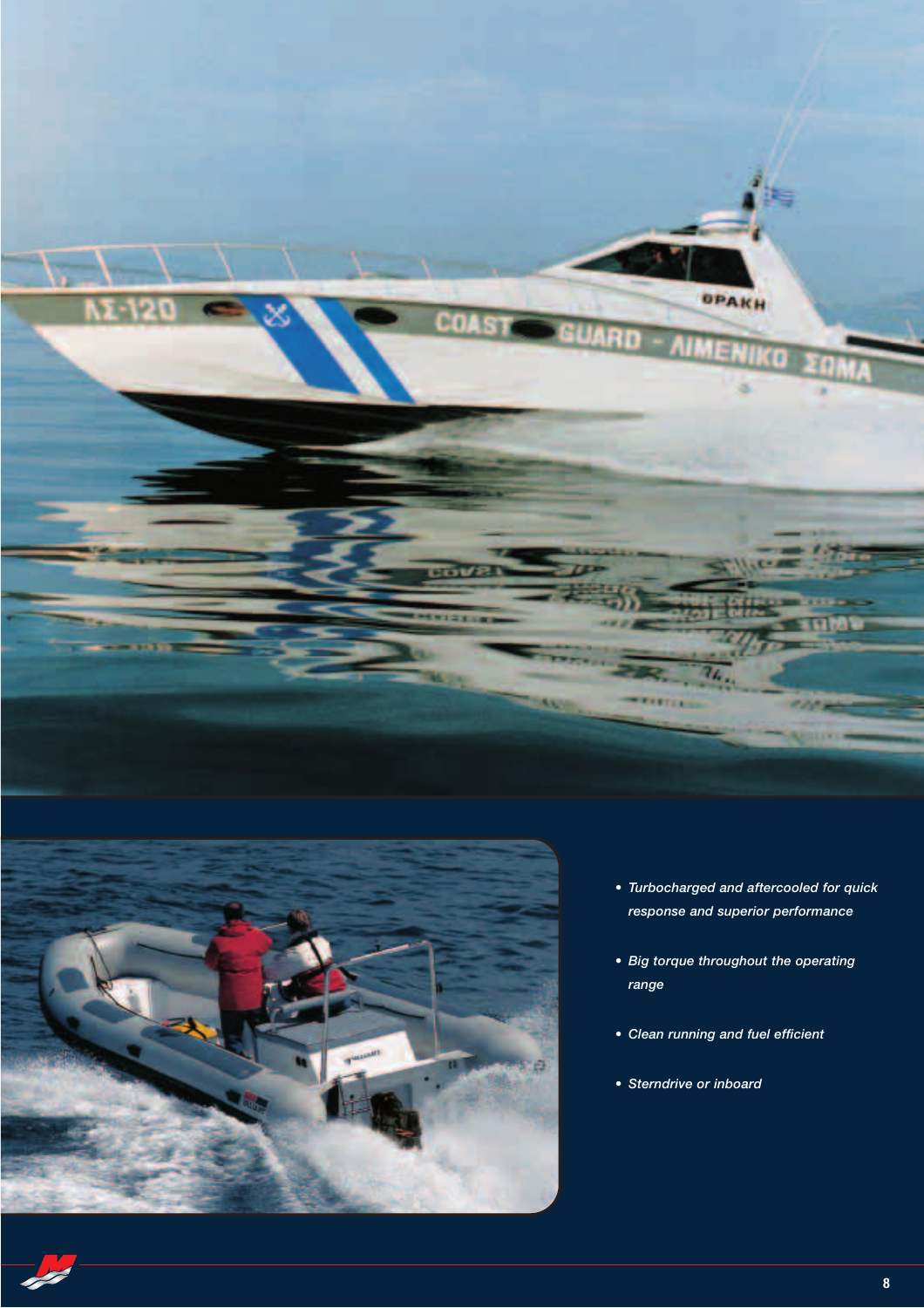## **MerCruiser Diesel Reliability** Where There's Work To Be Done

#### *BRAVO THREE <sup>X</sup> HURTH BRAVO TWO X BRAVO ONE <sup>X</sup> D4.2L LD*

Mercury MerCruiser's reliable, fuel-efficient diesels with their big-torque characteristics throughout the operating range provide ideal power for patrol boats, search and rescue craft, crew vessels and similar light duty commercial applications.

The wastegated six-cylinder D4.2L LD is direct injected, turbocharged and aftercooled, with a host of features to make it dependable workhorses on the water.

A mechanical injection pump, hand operated oil change pump and a twin belt driven 70 amp alternator make servicing so much easier on the D 4.2 L LD. Standard features include an audio warning system, water separating fuel filter, seawater strainer, closed cooling and engine-mounted seawater pump. Sterndrive versions have anti-feedback power steering, visible gear lube monitor and the patented MerCathode anti-corrosion system.

Sterndrive or inboard, these MerCruiser LD diesels are built for the long run.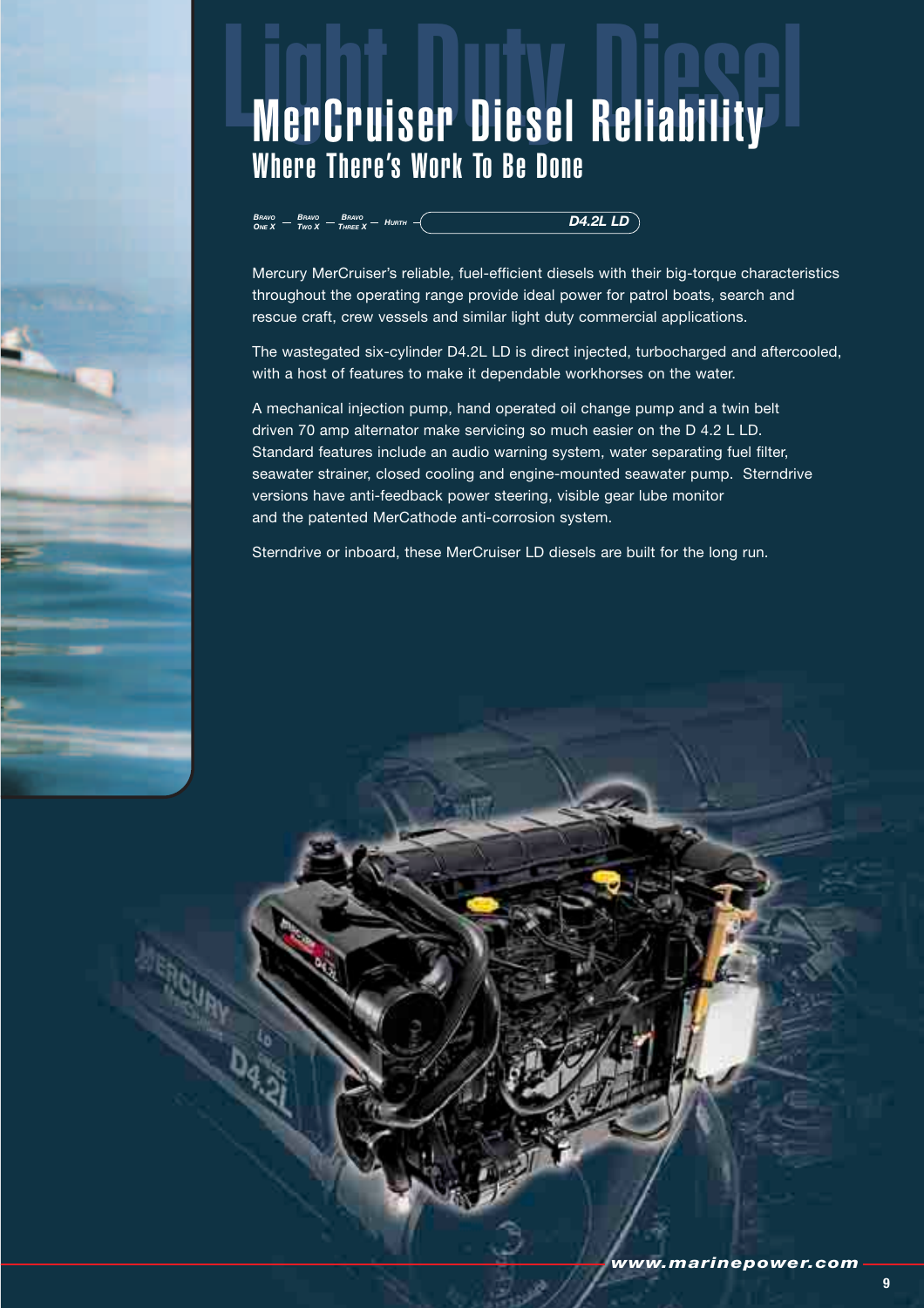# Diesel Specifications Diesel Specifications

| <b>Sterndrives</b>                           | <b>D1.7L DTI</b> | <b>D2.8L</b><br><b>D-TRONIC</b> | <b>D4.2L LD</b> | <b>D4.2L</b>      | <b>D4.2L</b><br><b>D-TRONIC</b> | <b>D4.2L</b><br>300 |
|----------------------------------------------|------------------|---------------------------------|-----------------|-------------------|---------------------------------|---------------------|
| <b>Propshaft HP/kW</b>                       | 116/86.5         | 150/112                         | 180/134         | 200/149           | 225/168                         | 270/201             |
| <b>Crankshaft HP/kW'</b>                     | 120/89.5         | 165/123                         | 200/149         | 220/164           | 250/186                         | 300/224             |
| <b>Displacement Liter/CID</b>                | 1.7/103          | 2.8/169                         | 4.2/254         | 4.2/254           | 4.2/254                         | 4.2/254             |
| <b>Cylinders</b>                             | inline 4         | inline 4                        | inline 6        | inline 6          | inline 6                        | inline 6            |
| <b>Bore &amp; Stroke (mm)</b>                | 79/86            | 94/100.1                        | 94/100.1        | 94/100.1          | 94/100.1                        | 94/100              |
| <b>Compression Ratio</b>                     | 17.2:1           | 16.5:1                          | 16.5:1          | 21.5:1            | 16.5:1                          | 16.5:1              |
| <b>Injection type</b>                        | direct injected  | direct injected                 | direct injected | indirect injected | direct injected                 | direct injected     |
| <b>Full Throttle RPM Range</b>               | 4000-4400        | 3600-3800                       | 3400-3600       | 3400-3600         | 3600-3800                       | 3700-3900           |
| <b>Alternator Amp.</b>                       | 50               | 65                              | 70              | 65                | 65                              | 65                  |
| Length <sup>3</sup> (cm)                     | 74.8             | 104.1                           | 127.0           | 127.0             | 127.0                           | 127.0               |
| <b>Width (cm)</b>                            | 74.6             | 76.2                            | 76.2            | 76.2              | 76.2                            | 76.2                |
| Height <sup>4</sup> (cm)                     | 48.1             | 53.3                            | 53.3            | 53.3              | 53.3                            | 53.3                |
| Weight <sup>s</sup> (kg) Alpha               | 300              |                                 |                 |                   |                                 |                     |
| <b>Weight<sup>6</sup> (kg) Bravo One X</b>   | ×,               | 488                             | 578             | 553               | 578                             | 575                 |
| <b>Weight<sup>s</sup> (kg) Bravo Two X</b>   |                  | 493                             | 584             | 559               | 584                             | 580                 |
| <b>Weight<sup>s</sup> (kg) Bravo Three X</b> |                  | 497                             | 588             | 563               | 588                             | 584                 |

| <b>Inboards</b>                  | <b>D1.7L DTI</b> | <b>D2.8L</b><br><b>D-TRONIC</b> | <b>D4.2L LD</b> | <b>D4.2L</b>      | <b>D4.2L</b><br><b>D-TRONIC</b> | <b>D4.2L</b><br>300 |
|----------------------------------|------------------|---------------------------------|-----------------|-------------------|---------------------------------|---------------------|
| <b>Propshaft HP/kW'</b>          | 116/86.5         | 160/119                         | 195/145         | 210/157           | 240/179                         | 290/216             |
| <b>Crankshaft HP/kW</b>          | 120/89.5         | 165/123                         | 200/149         | 220/164           | 250/186                         | 300/224             |
| <b>Displacement Liter/CID</b>    | 1.7/103          | 2.8/169                         | 4.2/254         | 4.2/254           | 4.2/254                         | 4.2/254             |
| <b>Cvlinders</b>                 | inline 4         | inline 4                        | inline 6        | inline 6          | inline 6                        | inline 6            |
| <b>Bore &amp; Stroke (mm)</b>    | 79/86            | 94/100.1                        | 94/100.1        | 94/100.1          | 94/100.1                        | 94/100              |
| <b>Compression Ratio</b>         | 17.2             | 16.5:1                          | 16.5:1          | 21.5:1            | 16.5:1                          | 16.5:1              |
| <b>Injection type</b>            | direct injected  | direct injected                 | direct injected | indirect injected | direct injected                 | direct injected     |
| <b>Full Throttle RPM Range</b>   | 4000-4400        | 3600-3800                       | 3400-3600       | 3400-3600         | 3600-3800                       | 3700-3900           |
| <b>Alternator Amp.</b>           | 50               | 65                              | 70              | 65                | 65                              | 65                  |
| $L$ ength $3$ (cm)               | 93.5             | 124.4                           | 147.3           | 147.3             | 147.3                           | 147.3               |
| Width (cm)                       | 69               | 71.1                            | 71.1            | 71.1              | 71.1                            | 71.1                |
| Height <sup>4</sup> (cm)         | 48.1             | 53.3                            | 53.3            | 53.3              | 53.3                            | 53.3                |
| Weight <sup>6</sup> (kg) Inboard | <b>NA</b>        | 461                             | 552             | 527               | 552                             | 548                 |

**Notes:** (1) Power rated in accordance with NMMA procedure SAEJ1228 (ISO 3046) and declared according to ISO 8665. The declaration of incorporation for EMC and Recreational Craft Directives is stated on the green wire<br>tag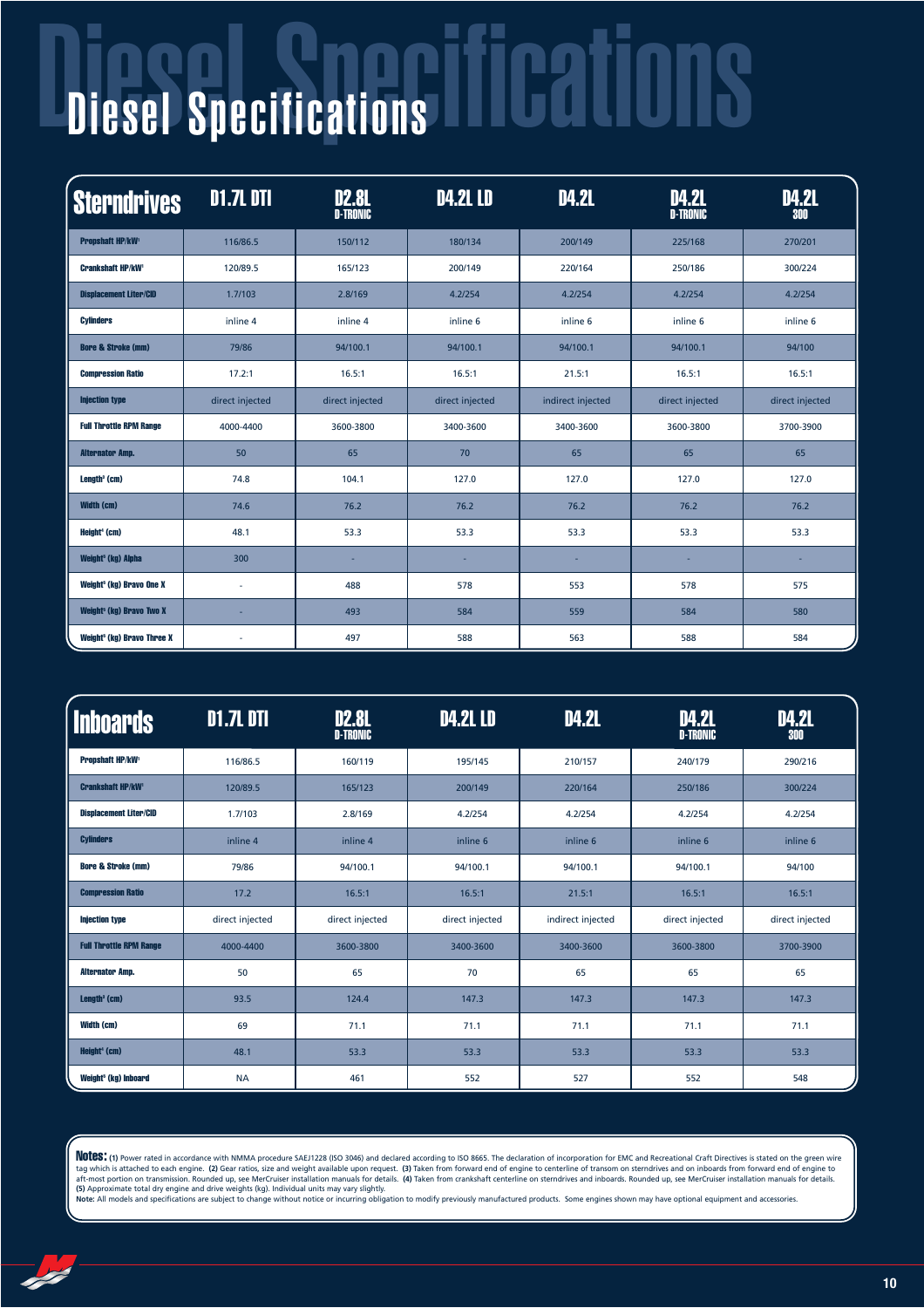|                                      | <b>Best For Your Boat</b>                                                                                                                                                                                                                                                                                                                                                                                                                                                                    |
|--------------------------------------|----------------------------------------------------------------------------------------------------------------------------------------------------------------------------------------------------------------------------------------------------------------------------------------------------------------------------------------------------------------------------------------------------------------------------------------------------------------------------------------------|
| <b>Sports Boats</b>                  | Diesel power for sports boats? Yes, most certainly. Depending on the boat, today's high revving<br>electronic fuel injection MerCruiser diesels, with their outstanding power-to-weight ratios, can be<br>real fun performers. The Diesel Bravo One X drive, for instance, has been designed specially for<br>performance craft. Try the sporty new D1.7L DTI Alpha, well capable of outperforming equivalent-<br>size petrol engines. You have the added benefit of excellent fuel economy. |
| <b>Small Cruisers &amp; Dayboats</b> | You want reliable, economical power that will get you where you want to go and back again,<br>fun-filled and hassle free. The D1.7L DTI Alpha will give you 120HP and the D2.8L D-Tronic an<br>extra 45HP in Bravo sterndrive configuration. It is compact and provides outstanding power for<br>every pound of weight.                                                                                                                                                                      |
| <b>Family &amp; Sports Cruisers</b>  | Eat up the water with one of Mercury MerCruiser's larger diesels, the indirect injection D4.2L or<br>one of the leading-edge D-Tronics, at up to 250HP. Inboard or sterndrive, this is big power whenever<br>and wherever you need it. The Diesel Bravo Three X drive, available for all MerCruiser diesels, is<br>the toughest twin-propeller system around.                                                                                                                                |
| <b>RIBS</b>                          | MerCruiser diesels have become a highly popular choice for RIB owners. Lightweight, fast, fuel-<br>efficient and reliable, they're the propulsion companions of logical choice. The new D1.7L DTI, for<br>instance, is ideal for smaller centre-console RIBs. Ask your MerCruiser dealer for advice on the<br>most appropriate package for your boat.                                                                                                                                        |
| <b>Fishing Boats</b>                 | The D1.7L DTI diesel will outperform many a petrol engine of equivalent or higher output.<br>If you want to get to the fish quickly, MerCruiser diesels could be your ideal answer. All of the<br>MerCruiser diesels are clean running, virtually free from smoke. They're quiet, too. Just right<br>when you want to maximise your leisure time on the water.                                                                                                                               |
| <b>Light Commercial</b>              | The choice is MerCruiser. These hardworking, big torque engines are economical to run and<br>maintain and can be relied upon wherever there's work to be done.                                                                                                                                                                                                                                                                                                                               |





**11**

ъ.,